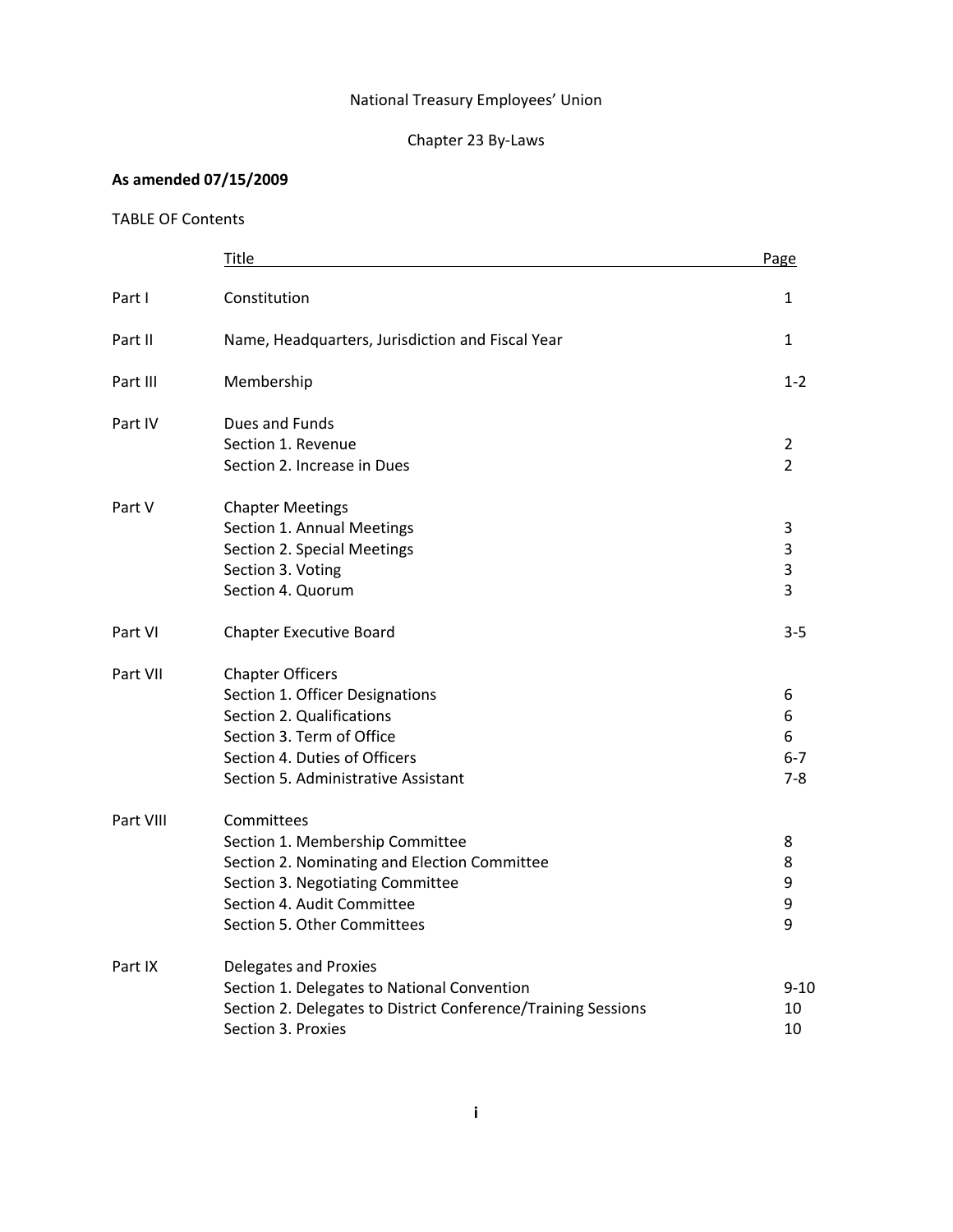| Part X | Miscellaneous                                    |    |
|--------|--------------------------------------------------|----|
|        | Section 1. Rules of Order                        | 10 |
|        | Section 2. Amendments                            | 10 |
|        | Section 3. Distribution of By-Laws               | 11 |
|        | Section 4. Conflict of By-Laws with Constitution | 11 |
|        | Section 5. Conflict of Interest                  | 11 |
|        | Section 6. Compensation                          | 11 |
|        | Section 7. Reimbursement                         | 12 |
|        |                                                  |    |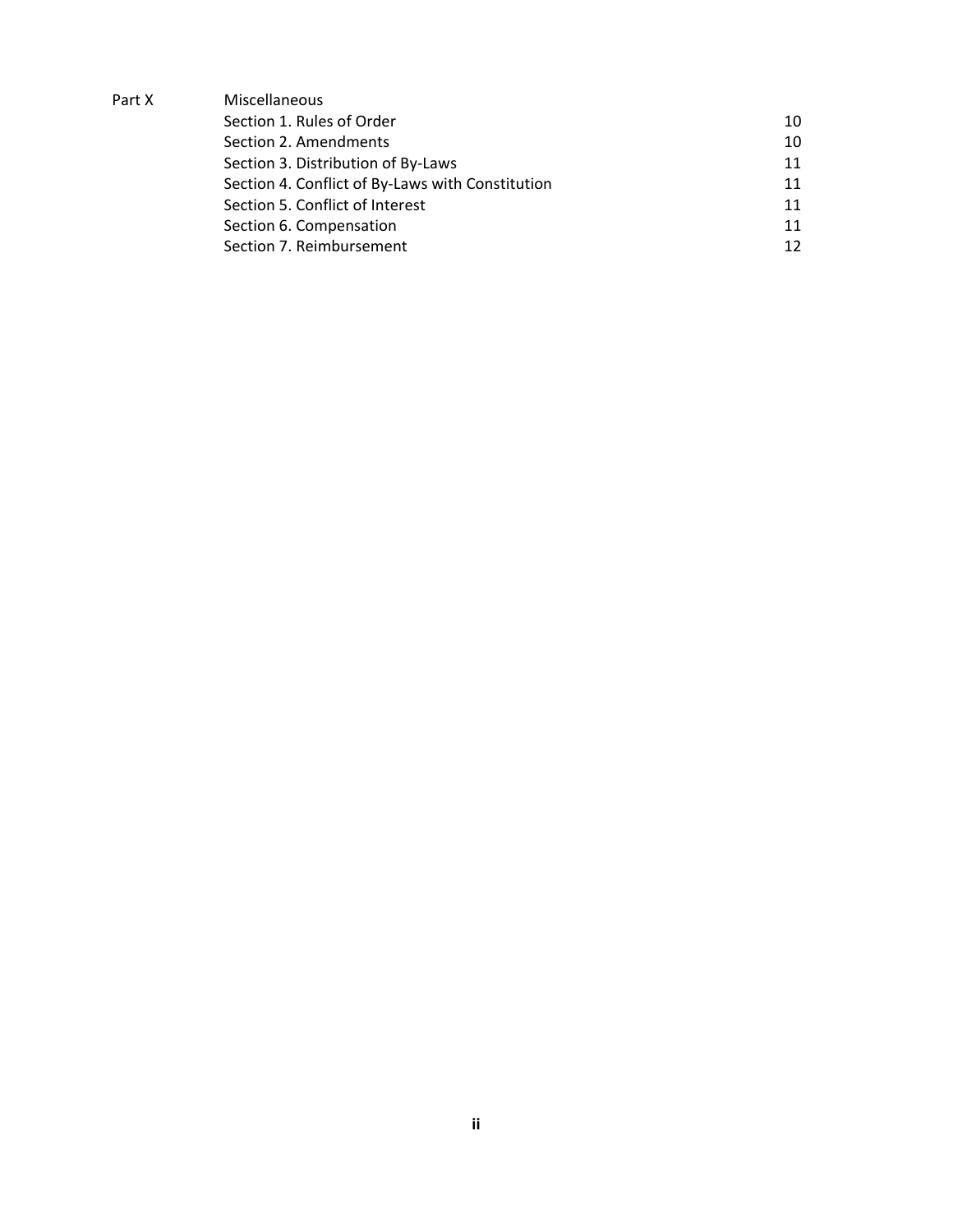# **CONSTITUTION AND BY-LAWS CHAPTER 23-NTEU**

### **PART I**

#### **CONSTITUTION**

The Constitution of the National Treasury Employees Union, (NTEU), as amended at the last National convention is hereby adopted as the Constitution of this Chapter. The By–laws of this Chapter set forth rules for the local administration and functions of this Chapter.

### **PART II**  NAME. HEADQUARTERS. JURISDICTION AND FISCAL YEAR

#### Section 1. NAME

 The organization shall be known as the National Treasury Employees Union, (NTEU), Chapter 23 Massachusetts.

#### Section 2. HEADQUARTERS AND JURISDICTION

 The headquarters of Chapter 23 shall be maintained in Boston, Massachusetts and will have jurisdiction concurrent with the-jurisdiction granted in the Charter issued pursuant to the National Constitution. The headquarters will serve as the Chapter President Post of Duty for commuting purposes while conducting Chapter business on Union Bank time.

#### Section 3. FISCAL YEAR

The Fiscal year of this Chapter shall be October 1 through September 30.

## **PART III**  MEMBERSHIP

#### Section 1. ELIGIBILITY

 Any person who is presently employed within Chapter 23's jurisdiction as defined in Part II, Section 2, or any former employees, or any retired employee of the Internal Revenue Service, is eligible for membership in this Chapter, regardless of race, creed, sex, age or religion.

#### Section 2. MEMBERSHIP

 A member of chapter 23 is one who is eligible for membership and who has timely remitted an appropriate dues payment or who has authorized withholding of duties from his compensation and notice of such authorization has been provided to Chapter 23

#### Section 3. CLASSIFICATION OF MEMBERS

(A) Active employee member – any member presently employed by the Internal Revenue Service.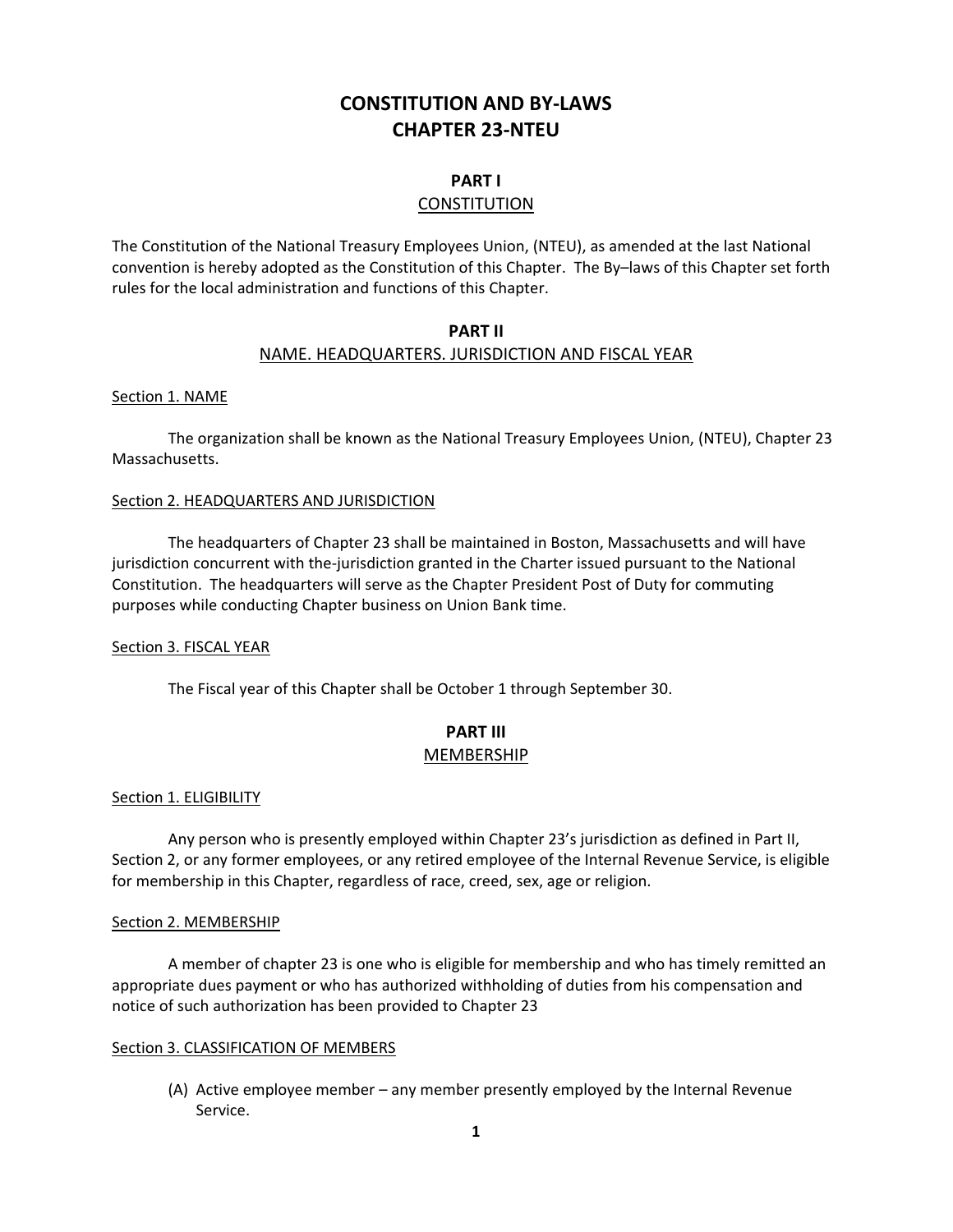- (B) Retired member any member formerly employed by the Internal Revenue Service who has been retired and is drawing an annuity under any Federal Retirement System and who was a member of this organization the date of his retirement.
- (C) Former employee member a member formerly employed by the Internal Revenue Service who left before he was eligible for retirement and who was a member of this organization when he was separated

### **PART IV**  DUES AND FUNDS

#### Section 1. REVENUE

- (A) How Prescribed The revenue of Chapter 23 shall be obtained from the membership dues paid by each member and from other activities as may be authorized by the members of the Chapter Executive Board.
- (B) Amount of dues
	- (1) Effective the first full pay period following January 1, 2010, the per capita dues payment shall be at the following rate for each Chapter 23 member: 10% of the National dues per biweekly pay period rounded up to the nearest whole cent.

This Chapter per capita dues payment will be in addition to the National per capita dues as established by the National Convention.

- a) There will be no change in dues from 07/15/2009 to 12/31/2009.
- (2) Retired and former members' dues shall be set as established at the National Convention. All such dues will be billed and collected by the NTEU National Headquarter Officer per annum. A portion of such will be remitted by NTEU National to the Chapter.
- (C) Proration of dues In the case of a new member who elects to pay the annual dues on the cash basis, the annual per capita dues, including the National per capita dues, will be prorated for the fiscal year in which the employee becomes a member, so that the member will pay dues for only those months (a fraction of a month will be counted as a full month) remaining in the fiscal year.

#### Section 2. INCREASE IN DUES

- (A) Except as stated above: An increase in dues will be voted upon concurrently with the election of Chapter officers. Reasonable notice of at least thirty (30) days in advance shall be given all members when a referendum item will appear on the ballot concerning an increase in dues. The notice shall state the amount and the effective date of the proposed dues increase and shall be by letter to all members at their last know address.
- (B) The dues increase shall be levied only after a majority vote by secret ballot of the members of the Chapter.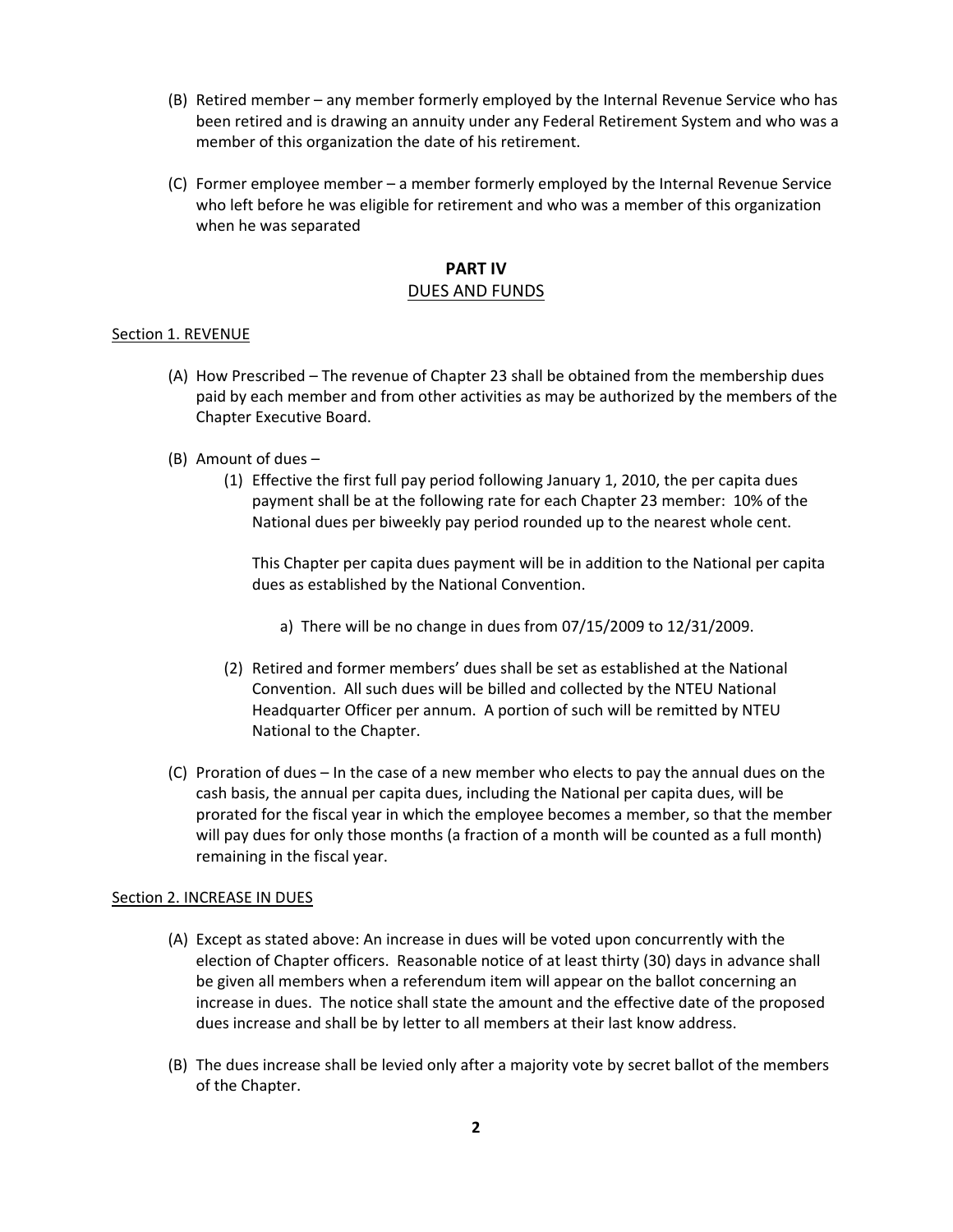## **PART V**  CHAPTER MEETINGS

#### Section 1. ANNUAL MEETING

The Chapter shall hold an annual business meeting in the vicinity of the headquarters office in October.

#### Section 2. SPECIAL MEETINGS

- (A) The Chapter shall hold mini business meetings at various posts of duty outside the Chapter headquarters.
- (B) The meeting place will be designated by the President and notice given to the members at least fifteen (15) days prior to the meeting date.
- (C) Additional special meetings of the Chapter may be convened by:
	- (1) Written call by the President;
	- (2) Written call by a majority of the Executive Board or;
	- (3) Written call signed by fifteen (15) of the members of this Chapter.

#### Section 3. VOTING.

- (A) Each member present shall be entitled to one (1) vote at any regular or special meeting.
- (B) In case of challenge of the right to vote by a member, the Chapter President shall rule on the member's right to vote at said meeting. The member shall have a right to challenge this decision pursuant to the applicable provisions of the NTEU Constitution.

#### Section 4. QUORUM.

 A quorum at any meeting of Chapter 23 shall be a minimum of fifteen (15) members as defined in Part III Section 2 of these By-Laws unless otherwise specified.

## **PART VI**  CHAPTER EXECUTIVE BOARD

#### Section 1.

 The Chapter Executive Board shall be composed of the President, Executive Vice-President, Treasurer, two (2) Divisional Vice-Presidents, (Officers), and all Site Stewards elected by the membership in accordance with the Labor Management Reporting and Disclosure Act (as amended).

 The Officers and Stewards will be elected in accordance with the Labor Management Reporting and Disclosure Act**.**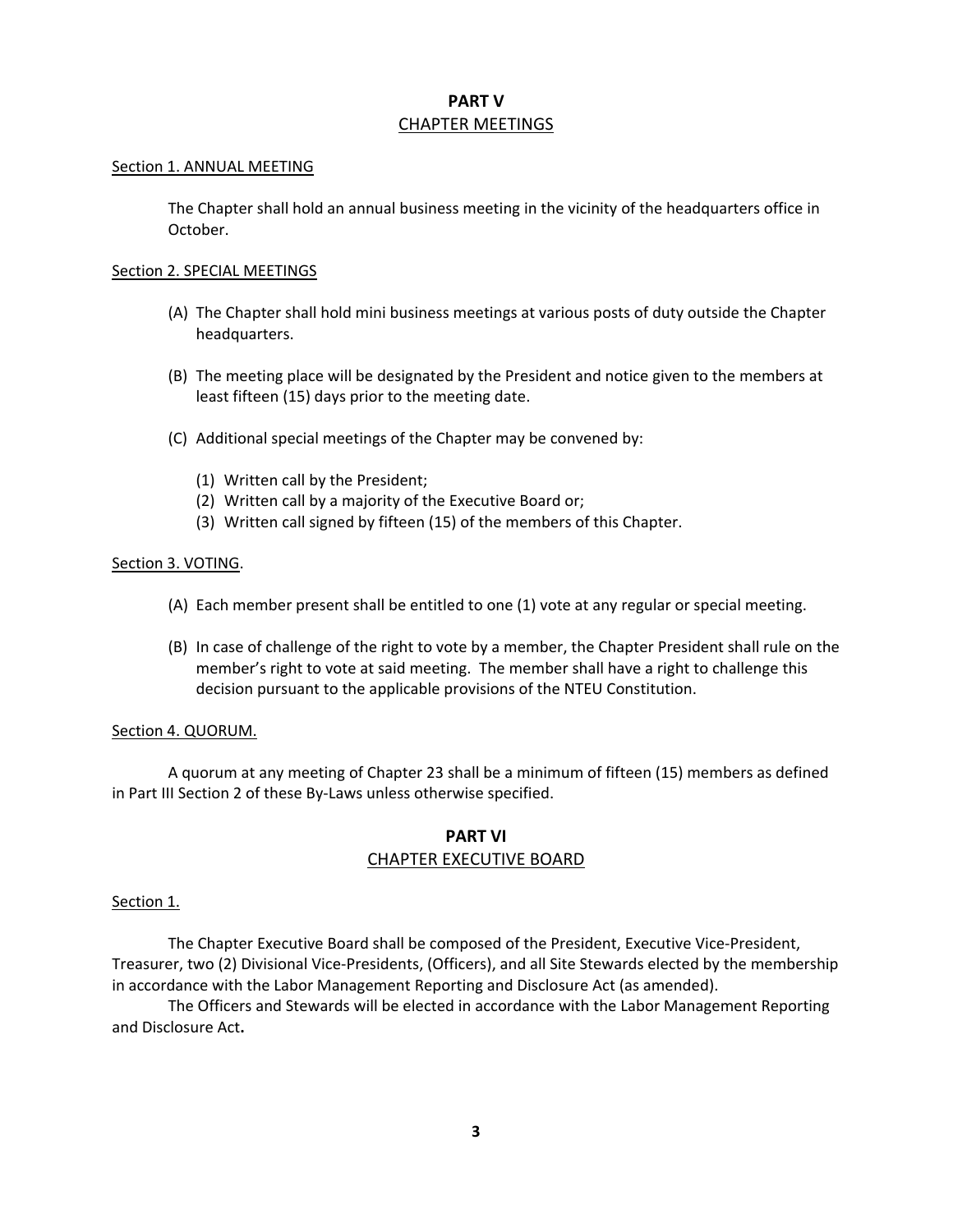#### Section 2.

- (A) All Stewards who are to serve on the Executive Board shall be elected in compliance with the Labor Management Reporting and Disclosure Act. Said elected Steward shall remain for a term of three years. Other Stewards may be appointed by the President on an as needed basis. These appointed Stewards will not serve on the Executive Board.
	- 1. The term of elected Stewards will begin April 1 of each election year, starting with the 1998 election year.
	- 2. Appointed Stewards will serve for the duration of the appointing President term of office.
- (B) The President shall have the authority to suspend and/or remove a Steward pending ratification of said action by a majority vote of the Executive Board. The President will call for a meeting in accordance with PART V Section 2, within 5 days of said action.

#### Section 3.

 The Chapter Executive Board shall have jurisdiction over all matters not specifically reserved to the members, and shall have the authority to:

- (A) Authorize necessary Chapter expenditures and establish procedures for payment of authorized Chapter expenditures. Approve purchase and/or payment of any non-budgeted item in excess of \$400.00;
- (B) Fill any vacant Officer's position deemed necessary by a majority vote of the board;
- (C) Appoint the Chairperson of all standing committees except the membership committee;
- (D) Distribute the numbers of authorized Stewards between the Boston office and outside posts of duty according to the number of members. Select which post of duty will be covered by a Site Steward;
- (E) Identify the principal geographical area representation by Site Stewards in the outside posts of duty and
- (F) Prepare agenda for annual business meetings.

#### Section 4.

In addition to the above, the members of the Chapter Executive Board duties shall be:

- (A) Co-ordinate the activities of the membership drive in their immediate areas of responsibility and endeavor to build membership to the highest possible level;
- (B) Report directly to either Vice-president any and all problems of the members in their areas and keep them informed as to the progress in solving these problems;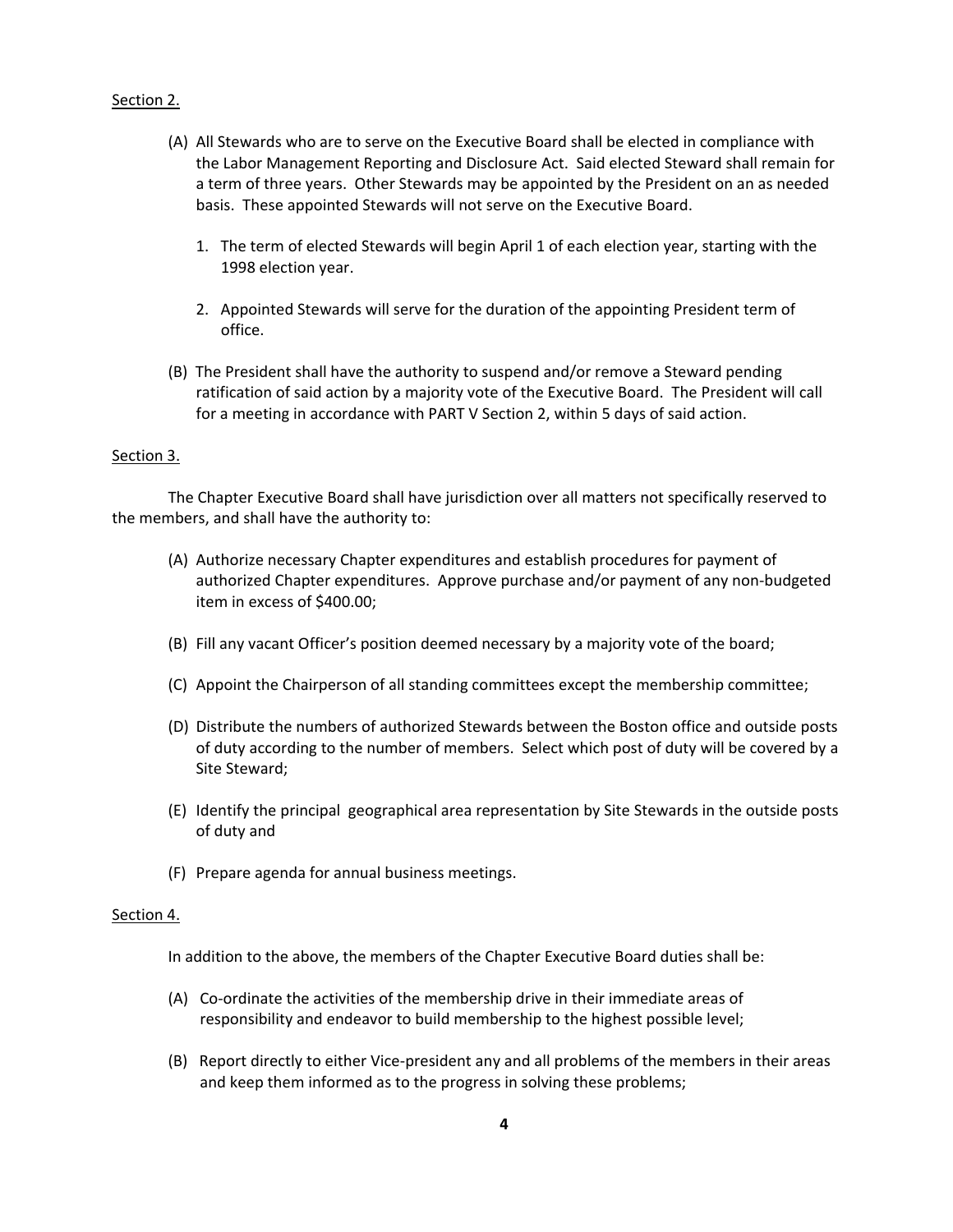- (C) Distribute information and assist the President as his spokesperson in their respective areas and
- (D) Attend all Executive Board meetings.

#### Section 5.

The Chapter Executive Board shall convene for regular quarterly meetings at a date and place designated by the President.

#### Section 6.

Special meetings of the Executive Board may be convened by written call of the President or written call of a majority of the Executive Board. Such special meetings must be convened within fifteen (15) days after receipt of the request by either the President or the Board members.

#### Section 7. ORDER OF BUSINESS

- (A) At each quarterly meeting of the Executive Board, the following order of business shall be observed:
	- (1) Call to order
	- (2) Roll call
	- (3) Reading of minutes
	- (4) Report of the President
	- (5) Report of the Treasurer
	- (6) Report of Executive Vice-President
	- (7) Report of Chairperson of Standing Committees
	- (8) Unfinished old business
	- (9) New Business
	- (10)Adjournment
- (B) The above order of business may be suspended at any time by a majority vote of the Executive Board members present at the meeting. In case of a special meeting of the Board, the President's call for the meeting shall set forth the business to be transacted and the order of it.

#### Section 8.

A quorum for the purpose of an Executive Board meeting shall consist of a simple majority.

#### Section 9.

All actions of the Executive Board will be recorded in a minute book and reported at the next regular meeting of the Chapter.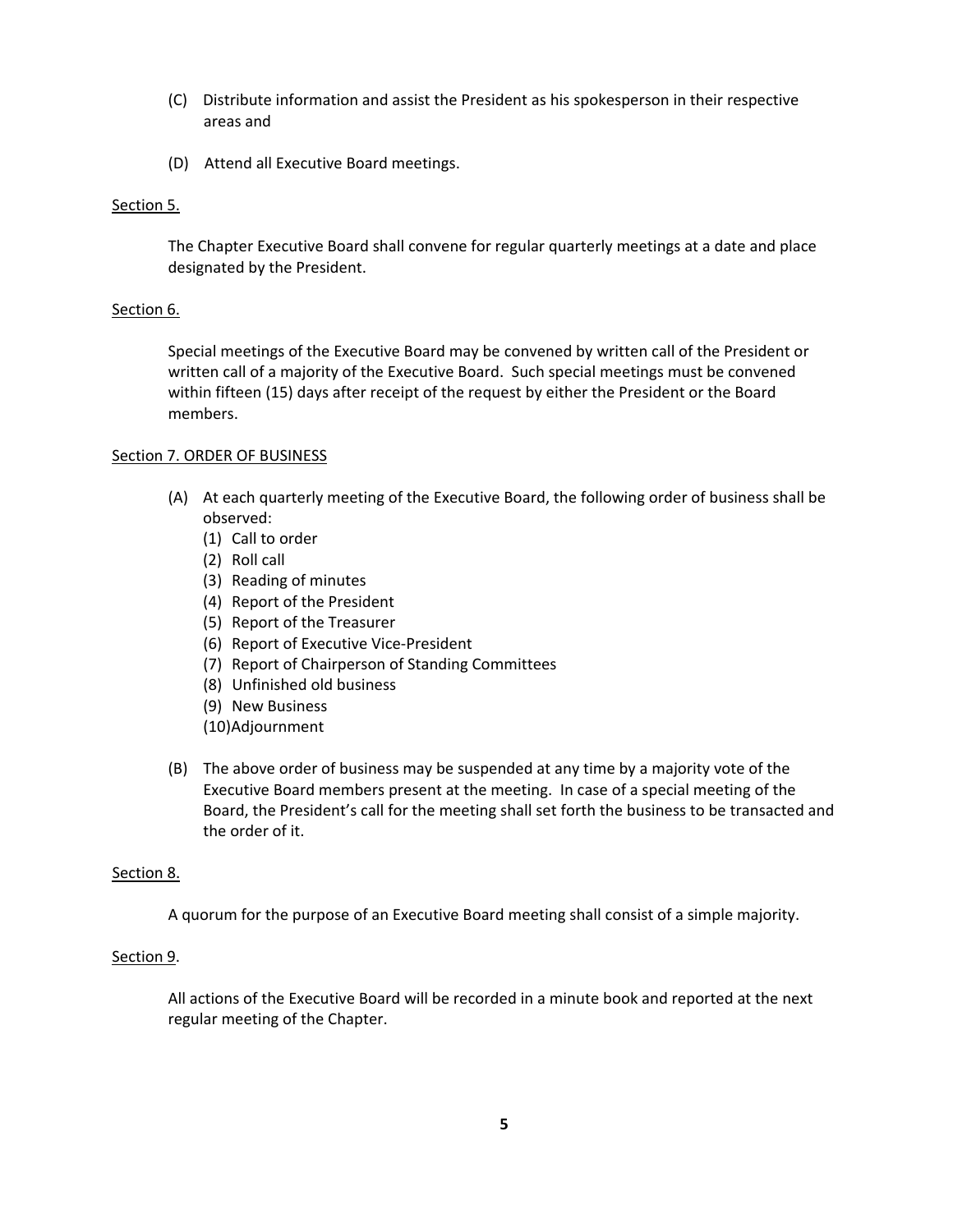## **PART VII**  CHAPTER OFFICERS

#### Section 1. OFFICER DESIGNATIONS

The officers of this Chapter shall be those designated in Part VI, Section 1 of the By-Laws, but not including Union Stewards.

#### Section 2. QUALIFICATIONS

 Any current or retired member of the bargaining unit represented by this Chapter who is also a member in good standing of the Chapter may be elected to any office.

#### Section 3. TERM OF OFFICE

(A) The term of office for all officers shall be three years, beginning July 1 of each election year, starting with the 1997 election year.

. (B) The term of office for all elected stewards shall be three years, beginning April 1 of each election year, starting with the 1998 election year.

#### Section 4. DUTIES OF OFFICERS

- (A) The President's duties shall be to:
	- (1) Direct the operations of Chapter 23 in accordance with the provisions of the National Constitution and the Chapter's By-Laws;
	- (2) Appoint the Chief Steward/Assistant Chief Steward in accordance with the provisions of the current NTEU/IRS National Agreement;
	- (3) Issue proper notice and provide agenda for meetings of the Chapter and the Executive Board;
	- (4) Preside at all regular and special meetings of the Chapter and the Executive Board;
	- (5) Promptly inform the Board of actions affecting major policy;
	- (6) Issue written notice fifteen (15) days prior to the date and place of regular meetings of the Chapter the Executive Board;
	- (7) Identify the organization segment to be represented by Stewards assigned to the Boston office;
	- (8) Select and arrange for election of stewards within the Boston office;
	- (9) Appoint all committee members and maintain ex officio of each;
	- (10) Represent and act as spokesperson for the Chapter in all matters;
	- (11) Sign all documents pertaining to official business of the Chapter,
	- (12) Name one of the Vice-presidents as Chairperson of the Membership Committee;
	- (13) Edit and publish the Chapter Newsletter, any electronic newsletter and help to maintain the Chapter Internet web site;
	- (14) **A**rrange for the democratic election of Site Stewards in outside post of duty as needed and
	- (15) Perform all other duties as are necessary to protect and advance the interest of all the membership.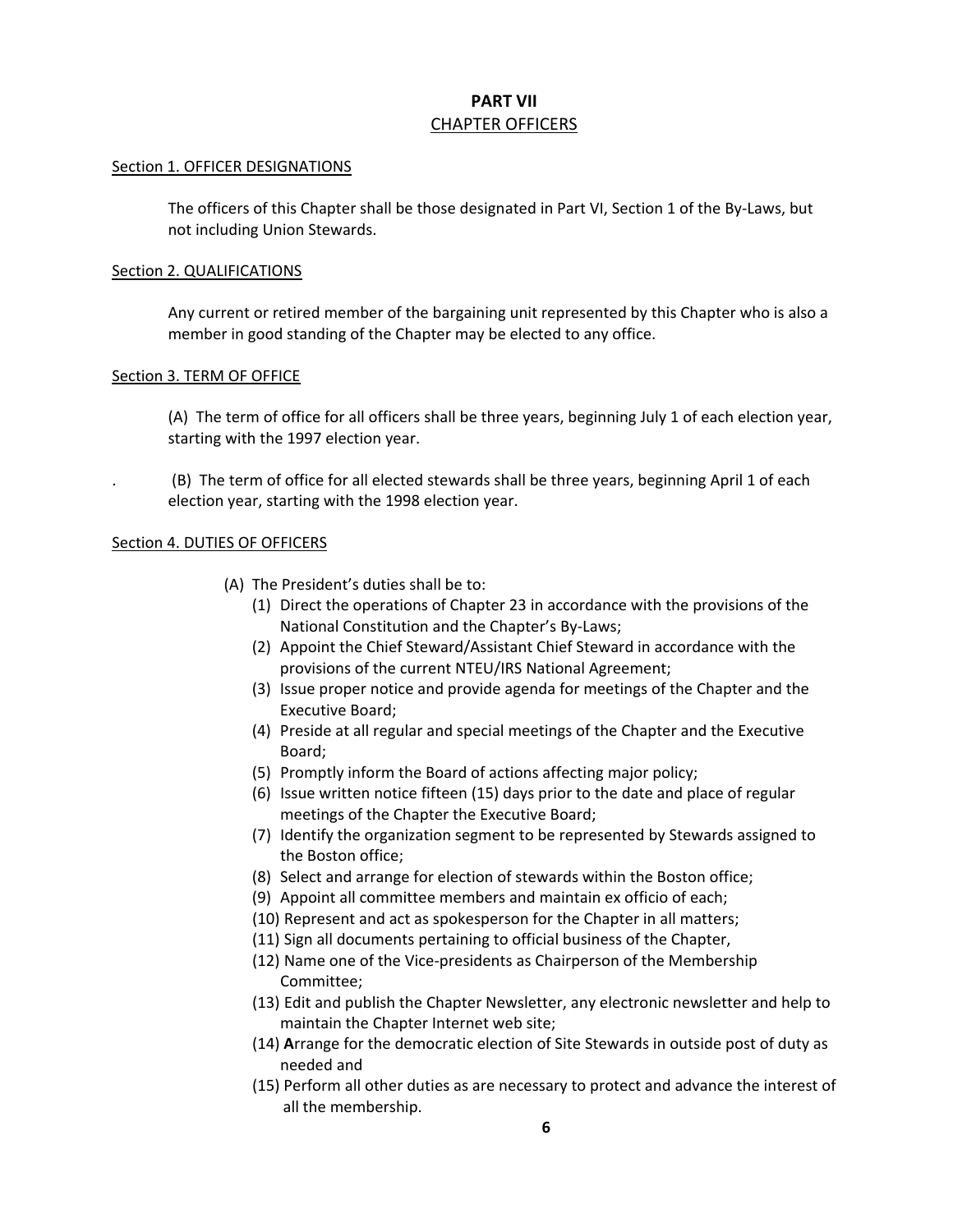- (B) The Executive Vice-President's duties shall be to:
	- (1) Perform the duties of the President during the President's absence or inability to sere;
	- (2) Serve as an assistant to the President;
	- (3) Develop the Chapter's publicity, handle special projects as directed by the President and assist with the printing of the Chapter's Newsletter;
	- (4) Serve as Steward in area including his/her post of duty and
	- (5) See and promote ways and means of obtaining additional revenue, devise plans and arrange for all social functions and present same to the Executive Board for approval.
- (C) The Vice-Presidents' duties shall be to:
	- (1) Serve as Chairperson of the Membership Committee on an alternating basis:
	- (2) Serve as a member of the Negotiating Committee on an alternating basis;
	- (3) Serve as members of the joint NTEU/IRS committees
	- (4) Serve as Steward in areas including their own post of duty:
	- (5) Inform the President of progress being made in resolving problems in their area of responsibility and
	- (6) Assist the President as his spokesperson in their respective areas.
- (D) The Treasurer's duties shall be to:
	- (1) Receive and deposit all funds of the Chapter in a depository approved by the Executive Board;
	- (2) Make payments from funds as authorized by the Executive Board. Secure the co-signature of the Chapter President on all checks over \$400.00;
	- (3) Review and complete Forms 1187 signed by new members and distribute to NTEU National Headquarters. Retaining a copy for Chapter records and providing a monthly report of the names of new members to the Chapter President;
	- (4) Submit quarterly financial reports and other such reports as requested by the Executive Board and/or Chapter President;
	- (5) Maintain custody of all books, records, papers and effects of the Chapter, submit the Chapter books and accounts for audit on demand of the Executive Board, and transfer all these items to the successor at termination of tenure in office;
	- (6) Furnish a surety bond to the Chapter, the premium of such bond to be paid by the Chapter;
	- (7) Prepare and file all Federal, State and DOL forms or report required to be filed by the Chapter and
	- (8) Keep an accurate and current record of all receipts and expenditures of the Chapter, according to accepted accounting practices.

#### Section 5. ADMINISTRATIVE ASSISTANT

In addition to the Chapter Officers designated in Part IV, Section 1, an Administrative Assistant may be appointed by the President to serve at the pleasure of the Executive Board. The Administrative Assistant must be a member as defined in Part III, Section 2 of these Bylaws.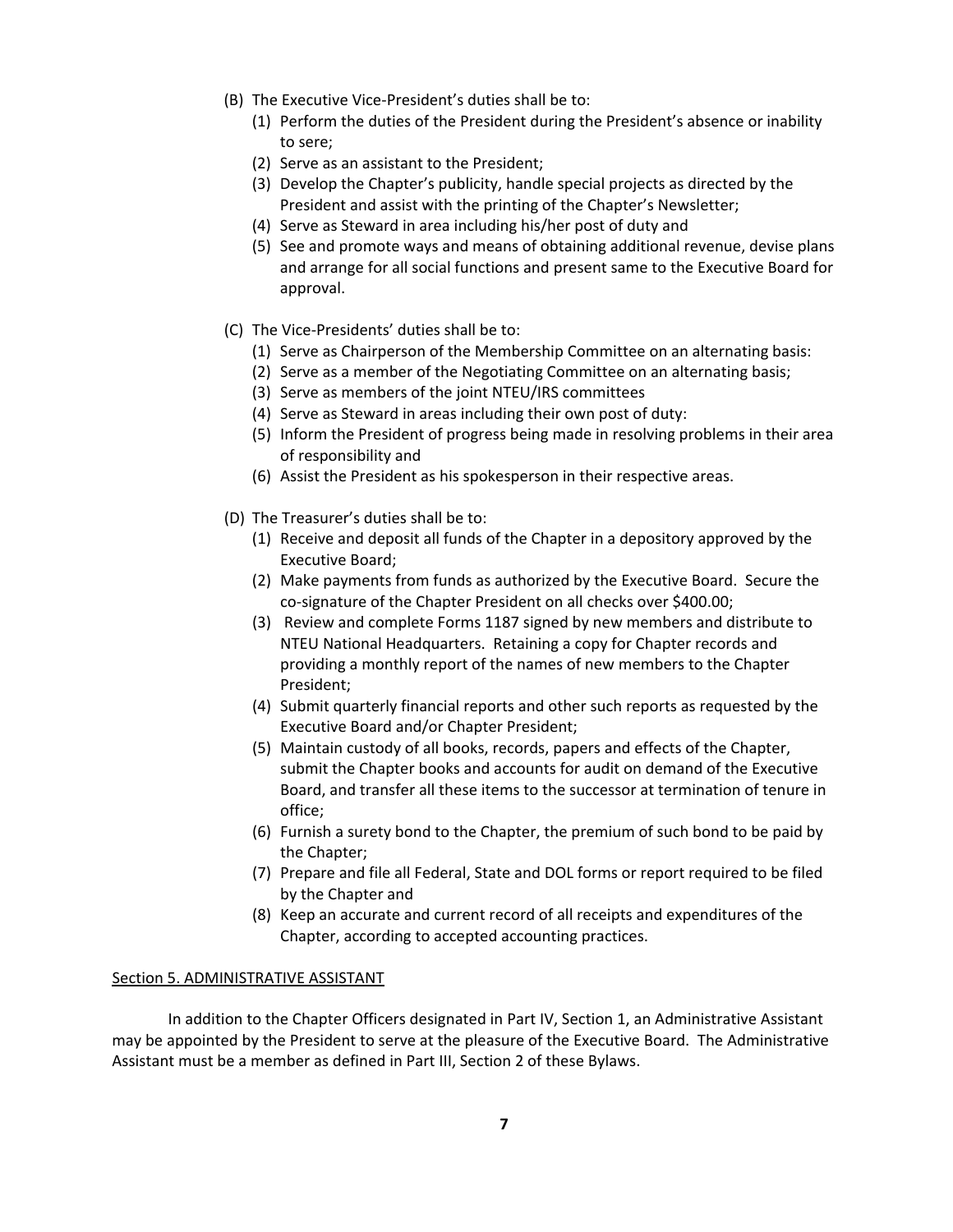- (A) The duties of the Administrative Assistant shall be to:
	- (1) Conduct such correspondence as my be necessary or as the President shall direct, and maintain copies in a permanent file;
	- (2) Maintain control of grievances in central file;
	- (3) Copy and distribute minutes of meetings, financial statements, correspondence from NTEU National Headquarters, and other documents to Executive Board Members;
	- (4) Distribute literature, copies of documents and other communications to the Chapter members;
	- (5) Maintain files of committee reports and
	- (6) Perform any other duties as directed by the President.

## **PART VIII**  COMMITTEES

The President shall appoint, within thirty (30) days after assuming office the members of the following standing committees and the President shall publish for the information of the membership, the names of the Chairperson appointed by the Executive Board and the members of each committee. These appointees shall serve for the term of the appointing President.

#### Section 1. MEMBERSHIP COMMITTEE

The Chairperson of this Committee will be one of the Vice-Presidents appointed by the President and the Committee shall consist of at least two additional members, for the purpose of increasing and retaining the number of active employee members, and shall:

- (A) Devise a program of membership and insurance recruitment of all employees in Chapter 23's jurisdiction in order for an effective membership drive to be conducted at least once annually;
- (B) Instruct and organize membership recruiters in each post of duty within chapter 23's jurisdiction;
- (C) Accept and promptly forward to the Treasurer the Forms 1187 secured from new members;
- (D) Report to the President the status of the membership program and
- (E) Distribute and accept membership applications, requests for transfers of membership from other Chapters or to other Chapters, assist with the execution of Forms 1187 for dues withholding.

#### Section 2. NOMINATING AND ELECTION COMMITTEE

 This committee shall consist of a Chairperson and two other members for the purpose of conducting a democratic election for officers as provided in the NTEU Constitution (as amended). Their duties shall be in accordance with Department of Labor regulations (as amended) pertaining to Union elections. They will make a written report of election results to the NTEU National Headquarters.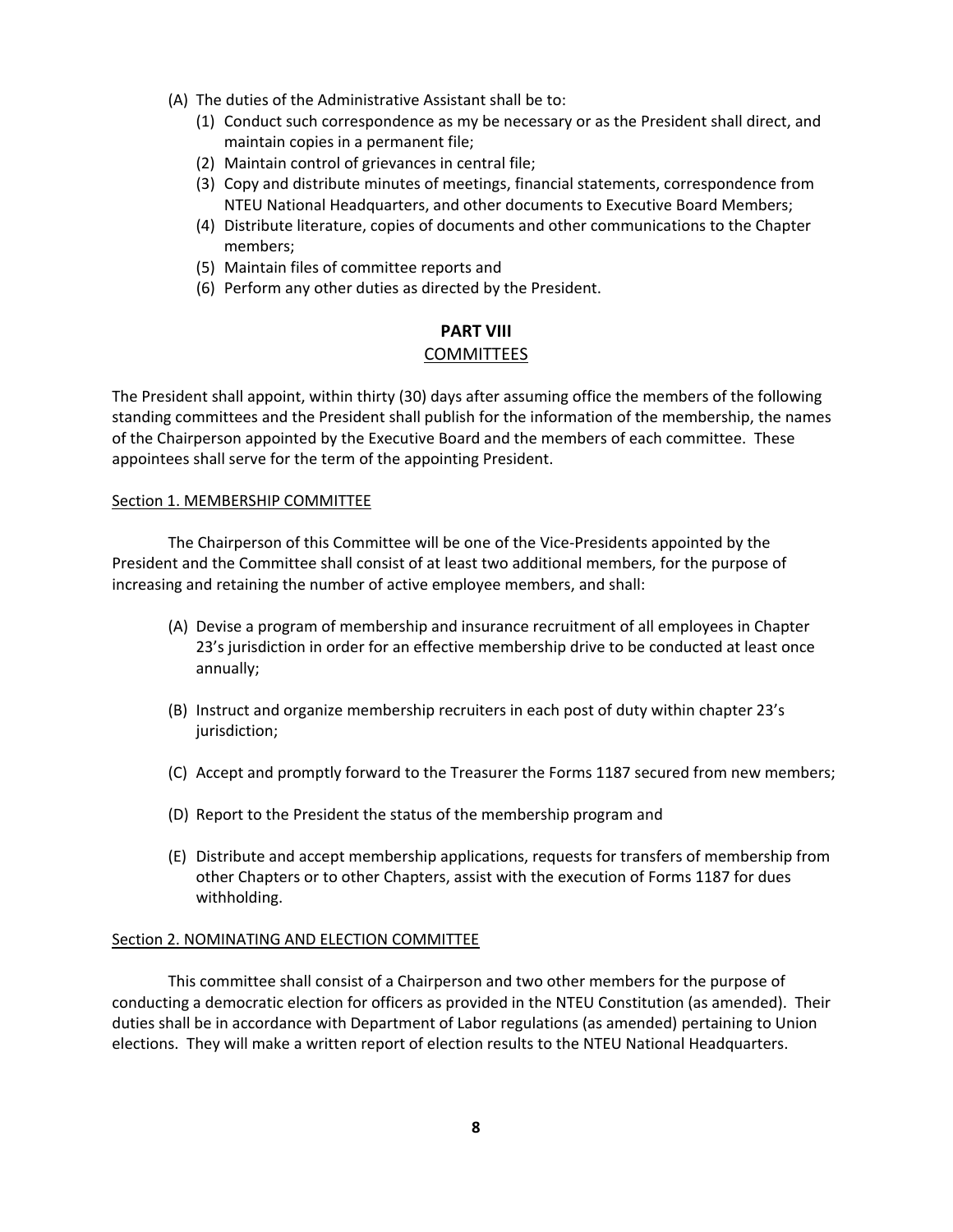#### Section 3. NEGOTIATING COMMITTEE

 This committee shall consist of the Executive Vice-President as Chairperson, one Vice-President and one other member of the Executive Board. The duties of this committee shall be:

- (A) Negotiate impact and implementation of policy change at the National Office level;
- (B) Negotiate substance, impact and implementation of changes in personnel policies, practices and matters affecting working conditions at the local level;
- (C) Once NTEU learns that a change has taken place or is about to be implemented, the chairperson will notify management of :
	- (1) Intent to negotiate
	- (2) Request date to begin negotiations
	- (3) Chapter 23 proposals in writing

#### Section 4. AUDIT COMMITTEE

 This committee shall consist of a Chairperson and one other member, neither of which is an Executive Board Member. The duties of this committee shall be to audit the records of the finances of Chapter 23 and report their findings in writing to the Executive Board. Such audit shall be made within 180 days of the end of the fiscal year. In the event of a change in Treasurers during the fiscal year, a separate audit shall be made. Report of the Audit Committee will be provided to the National Office in accordance with NTEU's National Constitution.

#### Section 5. OTHER COMMITTEES

 The President may designate other such committees as are deemed necessary to accomplish the aims of Chapter 23. The number of members shall be the number considered practical and necessary by the President. Such appointed committees shall serve until discharged by the President or until the end of the current term of the President.

### **PART IX**  DELEGATES AND PROXIES

#### Section 1. DELEGATES TO NATIONAL CONVENTION

- (A) The Chapter President, Executive Vice-President, Vice-President, Collection and Taxpayer Service and the Vice-President, Examination and Resources Management, by virtue of their election to Chapter office, automatically qualify as delegates to a National Convention which occurs during their terms of office.
- (B) Delegate expenses will be paid by Chapter funds as provided in Part X Section 7 of these By-Laws.
- (C) The Chapter's vote entitlement will be in accordance with the Schedule in Article VIII, Section 2, of the National Constitution and Part II, Section 5(A) (1) (b) of the National By-Laws (as amended).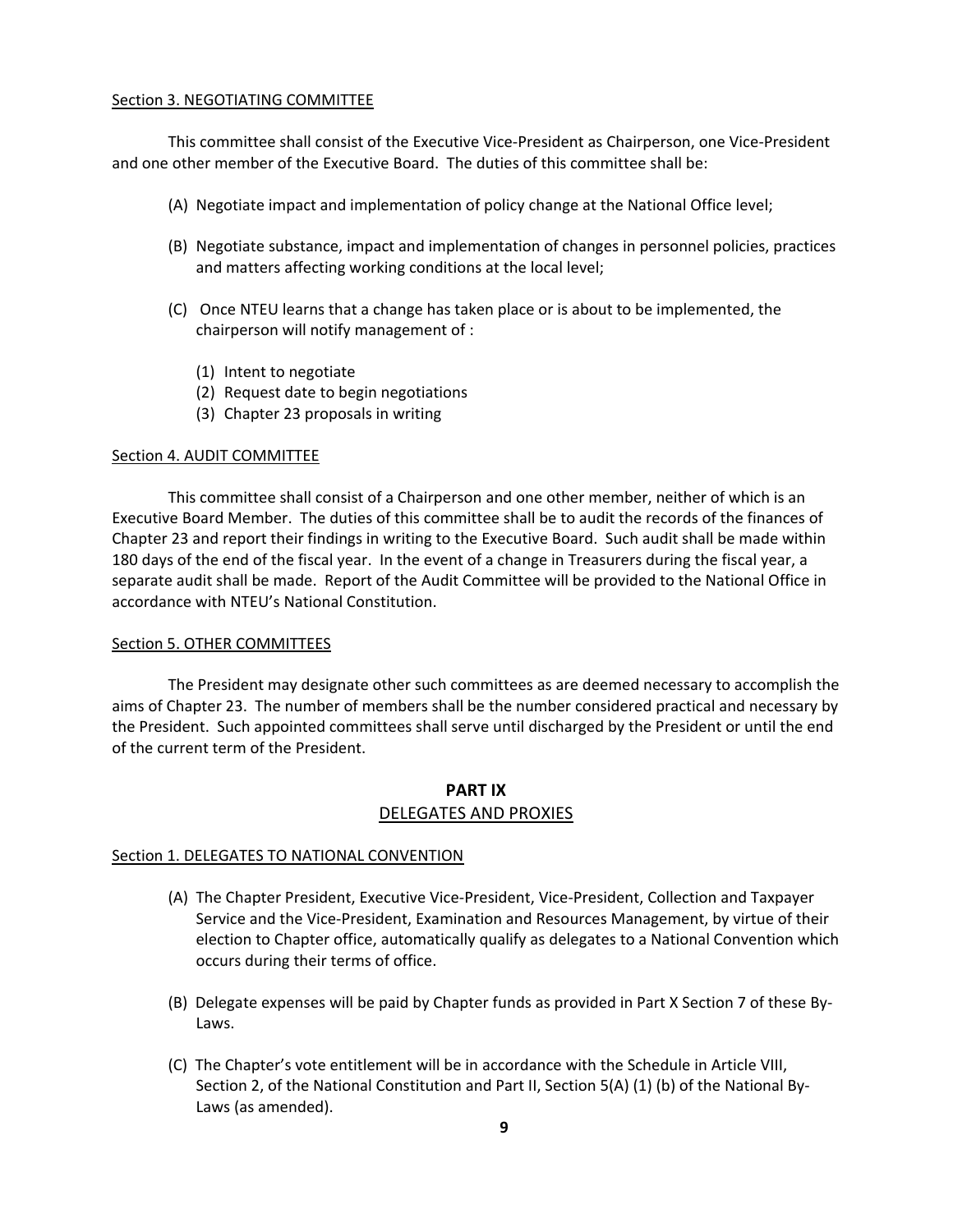(D) The chairperson of the delegation will be the President or, in his/her absence, the highest ranking officer who is a delegate.

#### Section 2. DELEGATES TO DISTRICT CONFERENCE/TRAINING SESSIONS

- (A) All members of the Executive Board shall attend the annual training sessions unless exceptions are made by a majority vote at a previous quarterly meeting.
- (B) The Executive Board by a majority vote may invite others to attend the training sessions if they determine it to be in the best interest of the Union.
- (C) Expenses of those included in (A) and (B) above will be paid by Chapter funds as provided in Part X, Section 7 of these By-Laws.
- (D) For the purposes of a National vice-presidential election at the District Conference, the Chapter's vote entitlement will be in accordance with the schedule in Article VIII, Section 2 of the National Constitution and Part III, Section 5 (A) (1) (b) of the National By-Laws (as amended).
- (E) The vote for the National Vice-President will be cast by those officers indicated in Section 1(A) above.

#### Section 3. PROXIES

For the purposes of representation at the National Convention, Chapter 23 may designate by proxy any member or members of NTEU in accordance with Part V, Section 4 (A) of the National By-Laws (as amended)**.** 

# **PART X**

### MISCELLANEOUS

### Section 1. RULES OF ORDER

 In the absence of any provision to the contrary in the Constitution and these by-laws, all meetings of the Executive Board, Committees and Chapter meetings shall be governed by the parliamentary rules and usage's contained in the current edition of Robert's "Rules of Order, Revised".

#### Section 2. AMENDMENTS

- (A) Amendments to these By-Laws shall be submitted in writing to the Executive Board for their approval. The President will then submit the approved amendments(s) at the next regular or special Chapter meeting for a vote after all members are notified of the amendment(s) at least thirty (30) days before said meeting.
- (B) Approved amendment(s) will be adopted by a two-thirds (2/3) vote of the members at such meeting. A quorum for amendment purposes will be twenty-five (25) members.
- (C) Amendments will be effective at midnight on the day on which they're adopted.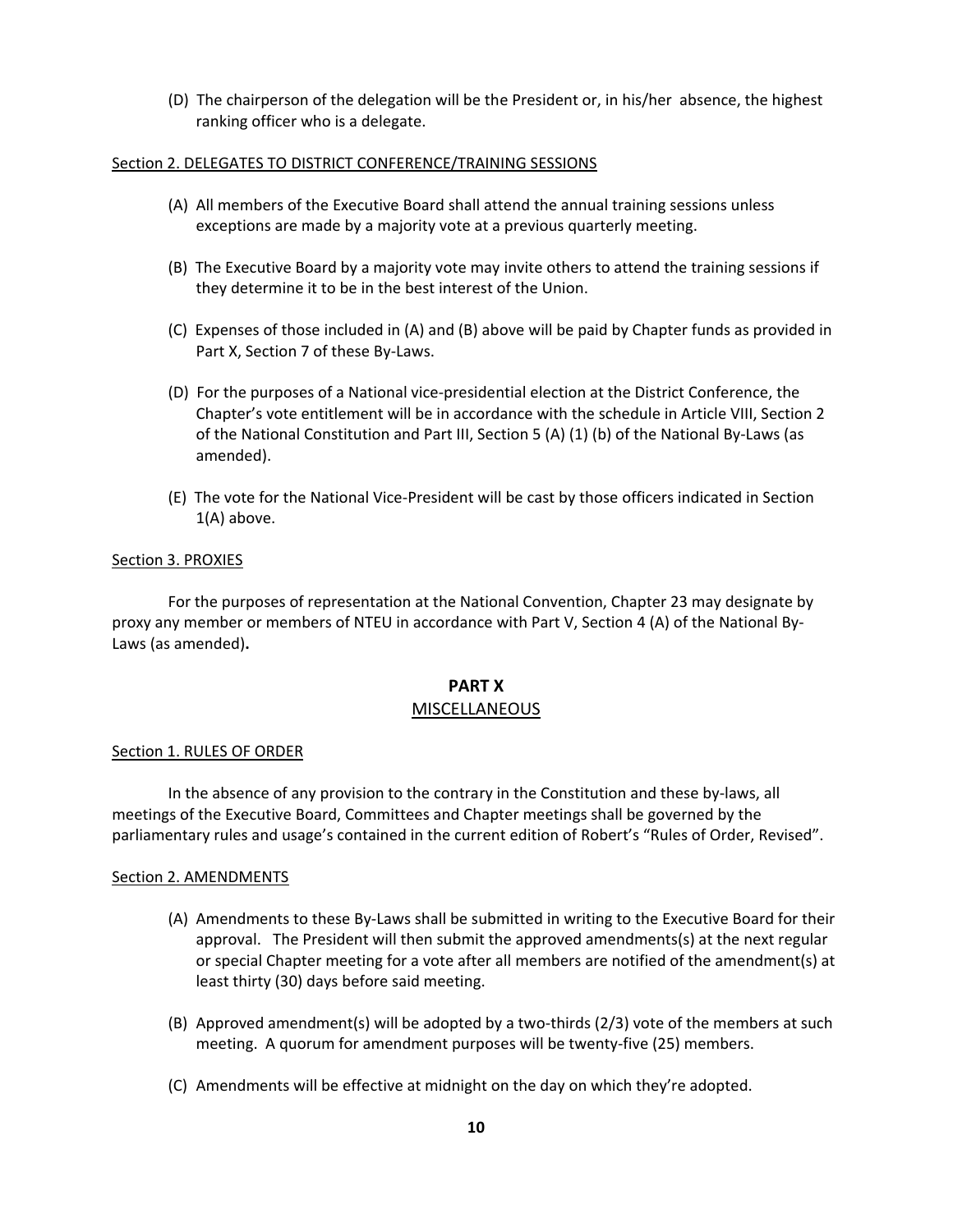#### Section 3. DISTRIBUTION OF BY-LAWS

 A copy of these By-Laws will be furnished to the NTEU National office. A copy will be furnished electronically to each new member upon presentation of a signed Form 1187. Additionally an electronic or printed copy will be made available upon the request of any Chapter 23 member. A yearly notice will be published in the Chapter newsletter that a copy of the Chapter By-Laws is available to any chapter member upon request.

#### Section 4. CONFLICT OF BY-LAWS WITH CONSTITUTUION

 When it shall be determined that a Section or sections of these By-Laws is in conflict with one or more Articles or Sections of the National Constitution (as amended), that Section or Sections of these By-Laws in conflict shall immediately become null and void and shall be as if it or they had never existed.

#### Section 5. CONFLICT OF INTEREST

- (A) An elected officer shall, for the duration of his/her term of office within the Chapter, hold no other elected or paid position within NTEU. If he/she accepts an elected or paid position of the National or local NTEU organization which requires his/her acceptance during such current term of office in Chapter 23, he/she must resign from the chapter position.
- (B) Officers or Elected/Appointed Stewards shall, for the duration of their term of office or appointment within the Chapter, hold no temporary acting manager position within the agency. If he/she accepts any temporary acting manager position during such current term or appointment in Chapter 23, he/she must resign from the Chapter position.
- (C) If an elected or appointed Steward or elected Officer is transferred to a temporary Non-Bargaining position within the agency, he/she will suspend all Union activities of said office until such time as returning to the Bargaining Unit position.

#### Section 6. COMPENSATION

(A) The salaries, which are for union services performed outside normal duties hours of the individuals paid by Chapter 23, will be as follows:

| (1) President                | \$2,400.00 |
|------------------------------|------------|
| (2) Executive Vice-President | 600.00     |
| (3) Vice-Presidents          | 600.00     |
| (4) Treasurer                | 600.00     |
| (5) Administrative Assistant | 600.00     |

- (B) Compensation will be automatically paid on the  $15<sup>th</sup>$  day of April, July, October and January unless there is a protest in writing to the President by one member of the Executive Board. In the event the compensation will be paid only upon a majority vote of the Executive Board.
- (C) Any change in the above salaries must be approved by the membership by a mail ballot vote of the entire membership.